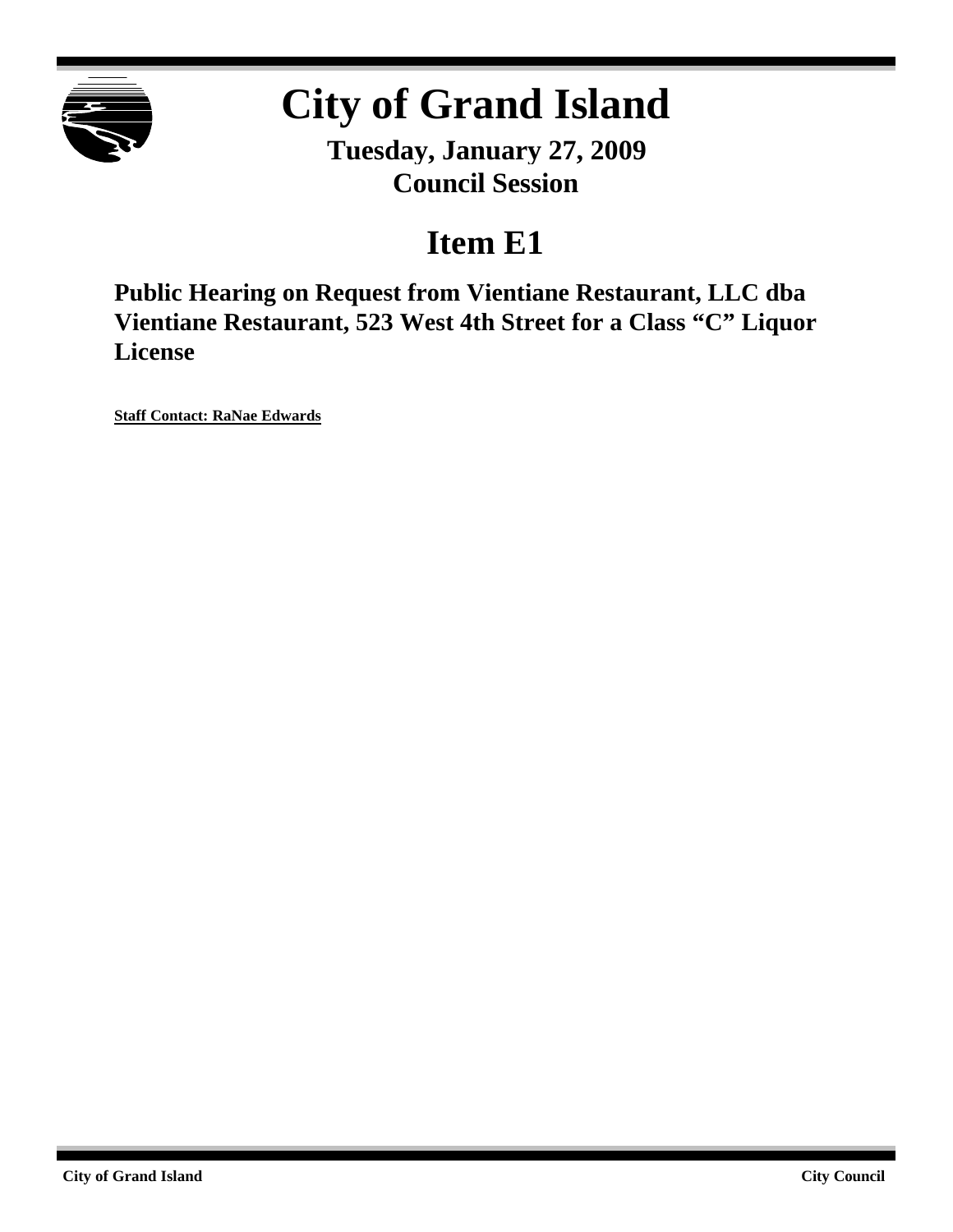## **Council Agenda Memo**

| From:           | RaNae Edwards, City Clerk                                                                                                                                     |
|-----------------|---------------------------------------------------------------------------------------------------------------------------------------------------------------|
| <b>Meeting:</b> | January 27, 2009                                                                                                                                              |
| Subject:        | <b>Public Hearing on Request from Vientiane Restaurant</b><br>LLC dba Vientiane Restaurant, 523 West 4 <sup>th</sup> Street for a<br>Class "C" Liquor License |
| Item $#$ 's:    | $E-1 & 2E-1$                                                                                                                                                  |
| $Presenter(s):$ | RaNae Edwards, City Clerk                                                                                                                                     |

## **Background**

Section 4-2 of the Grand Island City Code declares the intent of the City Council regarding liquor licenses and the sale of alcohol.

#### **Declared Legislative Intent**

It is hereby declared to be the intent and purpose of the city council in adopting and administering the provisions of this chapter:

- (A) To express the community sentiment that the control of availability of alcoholic liquor to the public in general and to minors in particular promotes the public health, safety, and welfare;
- (B) To encourage temperance in the consumption of alcoholic liquor by sound and careful control and regulation of the sale and distribution thereof; and
- (C) To ensure that the number of retail outlets and the manner in which they are operated is such that they can be adequately policed by local law enforcement agencies so that the abuse of alcohol and the occurrence of alcohol-related crimes and offenses is kept to a minimum.

### **Discussion**

Vientiane Restaurant, LLC dba Vientiane Restaurant, 523 West 4<sup>th</sup> Street has submitted an application for a Class "C" Liquor License. A Class "C" Liquor License allows for the sale of alcohol on and off sale only inside the corporate limits of the city.

City Council action is required and forwarded to the Nebraska Liquor Control Commission for issuance of all licenses. This application has been reviewed by the Clerk, Building, Fire, Health, and Police Departments.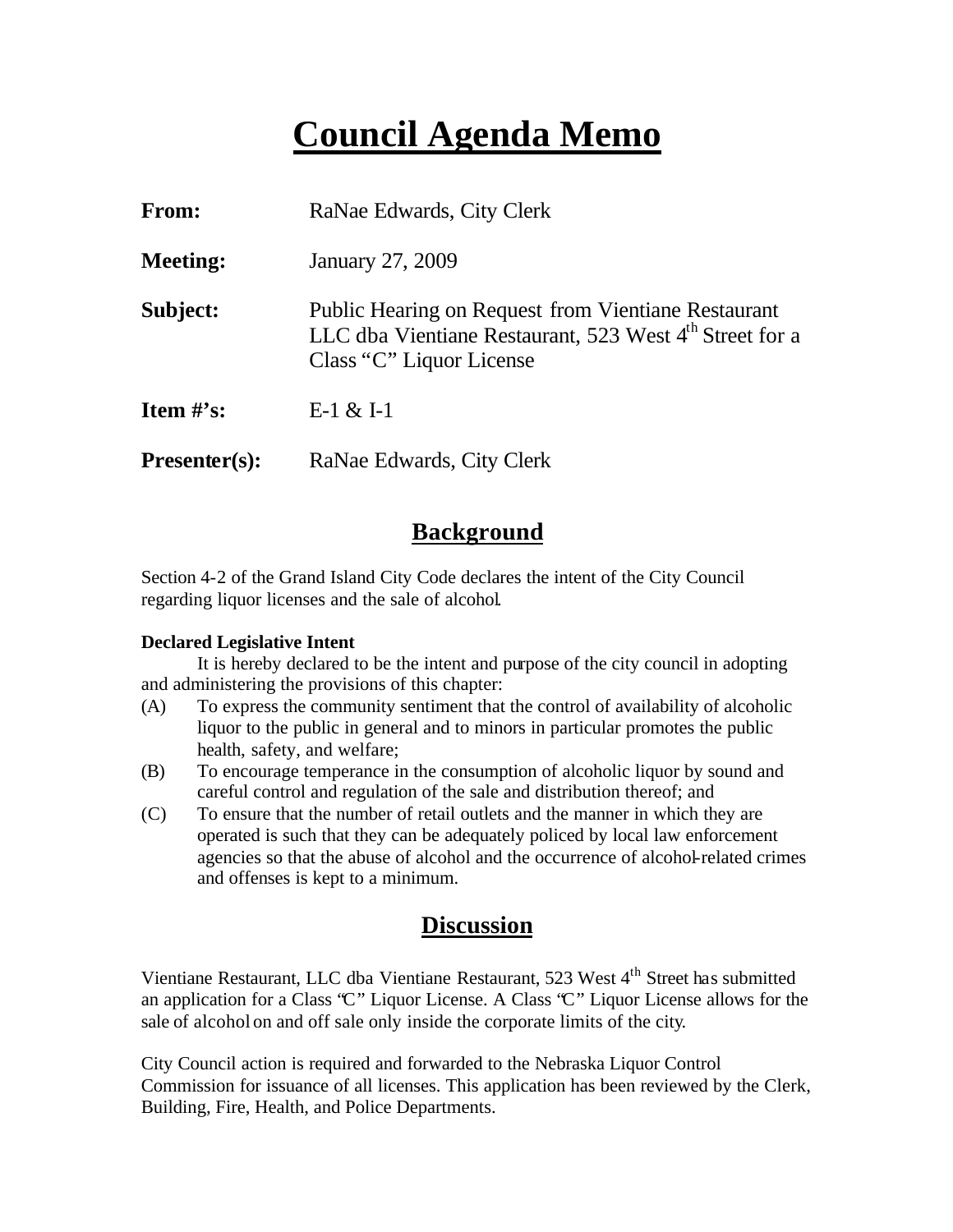Also submitted was a request from for Chanh Bandasack, 510 North White Street for a Liquor Manager Designation.

## **Alternatives**

It appears that the Council has the following alternatives concerning the issue at hand. The Council may:

- 1. Approve the application.
- 2. Forward to the Nebraska Liquor Control Commission with no recommendation.
- 3. Forward to the Nebraska Liquor Control Commission with recommendations.
- 4. Deny the application.

## **Recommendation**

Based on the Nebraska Liquor Control Commission's criteria for the approval of Liquor Licenses, City Administration recommends that the Council approve the application.

## **Sample Motion**

Move to approve the application of Vientiane Restaurant, LLC dba Vientiane Restaurant, 523 West  $4<sup>th</sup>$  Street for a Class 'C'' Liquor License contingent upon final inspections and the request from Chanh Bandasack, 510 North White Street for a Liquor Manager Designation contingent upon Mr. Bandasack completing a state approved alcohol server/seller training program.